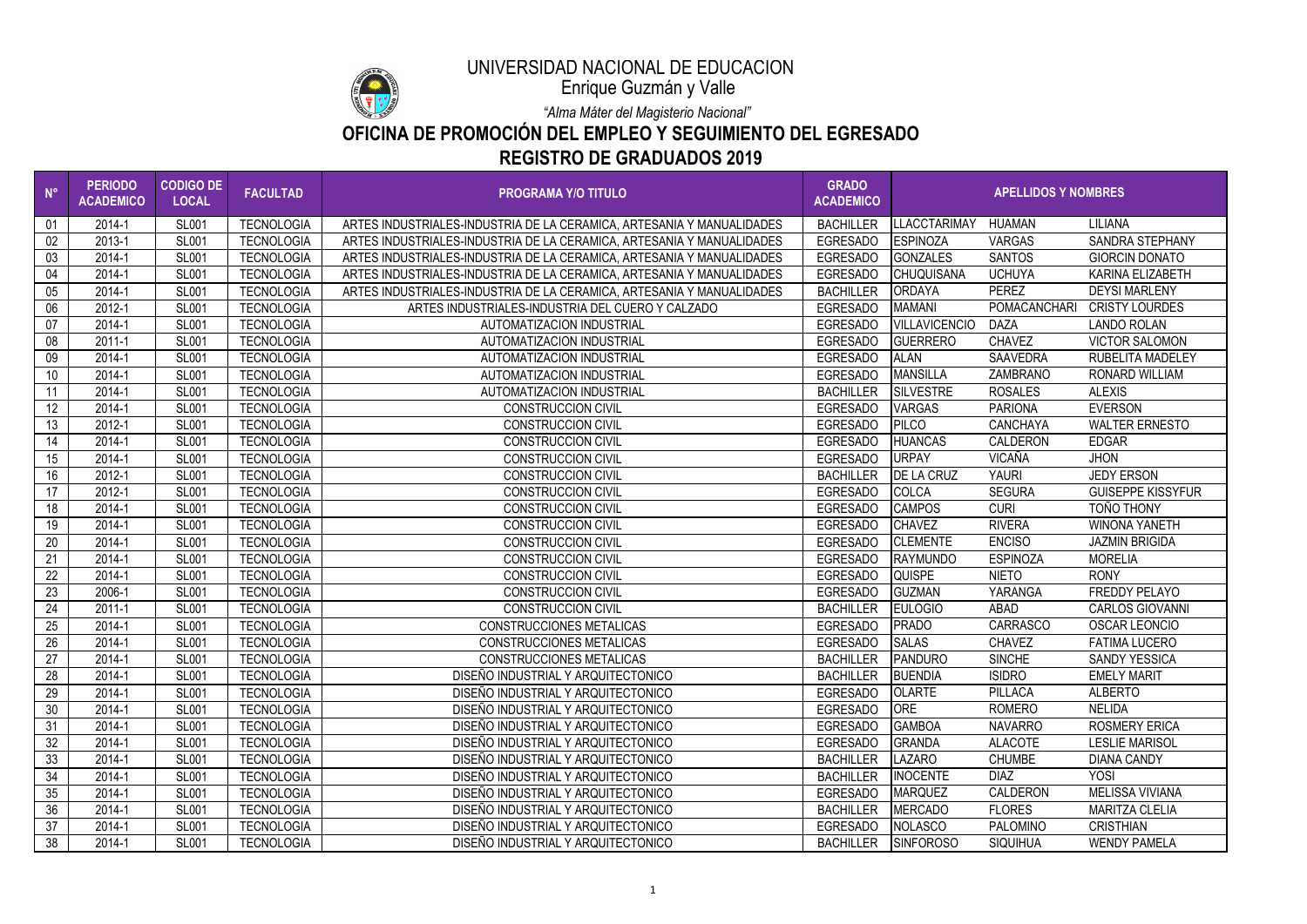

Enrique Guzmán y Valle

*"Alma Máter del Magisterio Nacional"*

### **OFICINA DE PROMOCIÓN DEL EMPLEO Y SEGUIMIENTO DEL EGRESADO REGISTRO DE GRADUADOS 2019**

| $N^{\circ}$ | <b>PERIODO</b><br><b>ACADEMICO</b> | <b>CODIGO DE</b><br><b>LOCAL</b> | <b>FACULTAD</b>   | <b>PROGRAMA Y/O TITULO</b>         | <b>GRADO</b><br><b>ACADEMICO</b> | <b>APELLIDOS Y NOMBRES</b> |                     |                           |
|-------------|------------------------------------|----------------------------------|-------------------|------------------------------------|----------------------------------|----------------------------|---------------------|---------------------------|
| 39          | 2003-1                             | <b>SL001</b>                     | <b>TECNOLOGIA</b> | DISEÑO INDUSTRIAL Y ARQUITECTONICO | <b>EGRESADO</b>                  | <b>ROMAN</b>               | <b>LEON</b>         | <b>RINA GRISELDA</b>      |
| 40          | 2007-1                             | <b>SL001</b>                     | <b>TECNOLOGIA</b> | DISEÑO INDUSTRIAL Y ARQUITECTONICO | <b>BACHILLER</b>                 | <b>DOZA</b>                | <b>CAMARGO</b>      | <b>JUNIOR SANTIAGO</b>    |
| 41          | $2011 - 1$                         | <b>SL001</b>                     | <b>TECNOLOGIA</b> | DISEÑO INDUSTRIAL Y ARQUITECTONICO | <b>EGRESADO</b>                  | <b>QUICHCA</b>             | <b>QUISPE</b>       | <b>HECTOR LUIS</b>        |
| 42          | 2011-1                             | <b>SL001</b>                     | <b>TECNOLOGIA</b> | DISEÑO INDUSTRIAL Y ARQUITECTONICO | <b>EGRESADO</b>                  | <b>ZAMUDIO</b>             | <b>SAVINO</b>       | <b>JHOAN ESMITH</b>       |
| 43          | 2012-1                             | <b>SL001</b>                     | <b>TECNOLOGIA</b> | DISEÑO INDUSTRIAL Y ARQUITECTONICO | <b>EGRESADO</b>                  | <b>PALOMINO</b>            | <b>CASTRO</b>       | <b>EDY YANET</b>          |
| 44          | 2013-1                             | <b>SL001</b>                     | <b>TECNOLOGIA</b> | DISEÑO INDUSTRIAL Y ARQUITECTONICO | <b>EGRESADO</b>                  | <b>GAMONAL</b>             | <b>CHAVEZ</b>       | <b>ANDRES STIVENS</b>     |
| 45          | 2013-1                             | <b>SL001</b>                     | <b>TECNOLOGIA</b> | DISEÑO INDUSTRIAL Y ARQUITECTONICO | <b>EGRESADO</b>                  | <b>QUISPE</b>              | <b>QUISPE</b>       | <b>JHON MARLON</b>        |
| 46          | 2012-1                             | <b>SL001</b>                     | <b>TECNOLOGIA</b> | DISEÑO INDUSTRIAL Y ARQUITECTONICO | <b>EGRESADO</b>                  | <b>MEDINA</b>              | <b>CCONOVILCA</b>   | <b>KARINA</b>             |
| 47          | 2013-1                             | <b>SL001</b>                     | <b>TECNOLOGIA</b> | DISEÑO INDUSTRIAL Y ARQUITECTONICO | <b>EGRESADO</b>                  | <b>EVANGELISTA</b>         | <b>ZEVALLOS</b>     | <b>MAYRA GIANNINA</b>     |
| 48          | 2013-1                             | <b>SL001</b>                     | <b>TECNOLOGIA</b> | DISEÑO INDUSTRIAL Y ARQUITECTONICO | <b>EGRESADO</b>                  | LOZANO                     | <b>LOPEZ</b>        | ANDREA JHAMILDA           |
| 49          | 2014-1                             | <b>SL001</b>                     | <b>TECNOLOGIA</b> | DISEÑO INDUSTRIAL Y ARQUITECTONICO | <b>EGRESADO</b>                  | <b>MORALES</b>             | <b>AMANTE</b>       | <b>JUDITH NATALY</b>      |
| 50          | 2014-1                             | <b>SL001</b>                     | <b>TECNOLOGIA</b> | DISEÑO INDUSTRIAL Y ARQUITECTONICO | <b>EGRESADO</b>                  | <b>TIMOTEO</b>             | <b>GUERRERO</b>     | <b>CARLA</b>              |
| 51          | 2014-1                             | <b>SL001</b>                     | <b>TECNOLOGIA</b> | <b>EBANISTERIA Y DECORACION</b>    | <b>EGRESADO</b>                  | <b>ALARCON</b>             | <b>MARTEL</b>       | <b>FERNANDO GABRIEL</b>   |
| 52          | 2013-1                             | <b>SL001</b>                     | <b>TECNOLOGIA</b> | <b>EBANISTERIA Y DECORACION</b>    | <b>EGRESADO</b>                  | <b>RONDINEL</b>            | <b>LLACCTARIMAY</b> | <b>ROSMEL MARCELINO</b>   |
| 53          | 2012-1                             | <b>SL001</b>                     | <b>TECNOLOGIA</b> | <b>EBANISTERIA Y DECORACION</b>    | <b>EGRESADO</b>                  | <b>HUAMAN</b>              | <b>CARBAJAL</b>     | <b>JAVIER WALTHER</b>     |
| 54          | 2002-1                             | <b>SL001</b>                     | <b>TECNOLOGIA</b> | <b>EBANISTERIA Y DECORACION</b>    | <b>EGRESADO</b>                  | <b>LUIS</b>                | <b>POVIS</b>        | <b>FABIOLA ROSA</b>       |
| 55          | 2014-1                             | <b>SL001</b>                     | <b>TECNOLOGIA</b> | <b>EBANISTERIA Y DECORACION</b>    | <b>EGRESADO</b>                  | <b>CARRASCO</b>            | <b>SANTI</b>        | <b>JOEL</b>               |
| 56          | 2014-1                             | <b>SL001</b>                     | <b>TECNOLOGIA</b> | <b>ELECTRICIDAD</b>                | <b>EGRESADO</b>                  | <b>CORAS</b>               | <b>MUÑOZ</b>        | <b>DIOMAR WILLIAM</b>     |
| 57          | 2014-1                             | <b>SL001</b>                     | <b>TECNOLOGIA</b> | <b>ELECTRICIDAD</b>                | <b>EGRESADO</b>                  | LOZANO                     | ZUÑIGA              | <b>WALTHER ISAI</b>       |
| 58          | 2013-1                             | <b>SL001</b>                     | <b>TECNOLOGIA</b> | <b>ELECTRICIDAD</b>                | <b>EGRESADO</b>                  | <b>GUTIERREZ</b>           | <b>TORRES</b>       | <b>BRYAN JEFFERSSON</b>   |
| 59          | 2014-1                             | <b>SL001</b>                     | <b>TECNOLOGIA</b> | <b>ELECTRICIDAD</b>                | <b>BACHILLER</b>                 | <b>VIZURRAGA</b>           | <b>LAIMITO</b>      | <b>JOSE LUIS</b>          |
| 60          | 2014-1                             | <b>SL001</b>                     | <b>TECNOLOGIA</b> | ELECTRONICA E INFORMATICA          | <b>EGRESADO</b>                  | LLAMUCA                    | PALOMINO            | <b>JAVIER</b>             |
| 61          | 2014-1                             | <b>SL001</b>                     | <b>TECNOLOGIA</b> | ELECTRONICA E INFORMATICA          | <b>BACHILLER</b>                 | <b>HUAYAS</b>              | <b>FLORES</b>       | <b>DAVID JHONATHAN</b>    |
| 62          | 2013-1                             | <b>SL001</b>                     | <b>TECNOLOGIA</b> | ELECTRONICA E INFORMATICA          | <b>EGRESADO</b>                  | <b>QUINTANA</b>            | <b>AGUILAR</b>      | <b>JERSON JUDA</b>        |
| 63          | 2014-1                             | <b>SL001</b>                     | <b>TECNOLOGIA</b> | ELECTRONICA E INFORMATICA          | <b>EGRESADO</b>                  | <b>MENDOZA</b>             | <b>REYNOSO</b>      | <b>ESLIM JOSUE</b>        |
| 64          | 2014-1                             | <b>SL001</b>                     | <b>TECNOLOGIA</b> | ELECTRONICA E INFORMATICA          | <b>BACHILLER</b>                 | <b>MONTAÑEZ</b>            | <b>CONDORI</b>      | <b>KENYE RONALD</b>       |
| 65          | 2014-1                             | <b>SL001</b>                     | <b>TECNOLOGIA</b> | ELECTRONICA E INFORMATICA          | <b>BACHILLER</b>                 | <b>PAUCAR</b>              | <b>HUAMAN</b>       | <b>FREDY</b>              |
| 66          | 2014-1                             | <b>SL001</b>                     | <b>TECNOLOGIA</b> | ELECTRONICA E INFORMATICA          | <b>EGRESADO</b>                  | FERNANDEZ                  | <b>LOZANO</b>       | <b>ERICK ELMER</b>        |
| 67          | 2009-1                             | <b>SL001</b>                     | <b>TECNOLOGIA</b> | ELECTRONICA E INFORMATICA          | <b>EGRESADO</b>                  | <b>INFANZON</b>            | <b>CHAVEZ</b>       | <b>JORGE MISAEL</b>       |
| 68          | 2010-1                             | <b>SL001</b>                     | <b>TECNOLOGIA</b> | ELECTRONICA E INFORMATICA          | <b>EGRESADO</b>                  | FERNANDEZ                  | <b>LOZANO</b>       | <b>WILDER SAUL</b>        |
| 69          | 2014-1                             | <b>SL001</b>                     | <b>TECNOLOGIA</b> | ELECTRONICA E INFORMATICA          | <b>EGRESADO</b>                  | <b>CHASIN</b>              | <b>ZACARIAS</b>     | <b>JACKELYN JUVISA</b>    |
| 70          | 2014-1                             | <b>SL001</b>                     | <b>TECNOLOGIA</b> | ELECTRONICA E INFORMATICA          | <b>EGRESADO</b>                  | <b>CORTEGANO</b>           | <b>MORI</b>         | <b>ZOILA SOLANSH</b>      |
| 71          | 2014-1                             | <b>SL001</b>                     | <b>TECNOLOGIA</b> | ELECTRONICA E INFORMATICA          | <b>EGRESADO</b>                  | <b>GRIJALBA</b>            | QUISPE              | <b>EDSON JEANPIERRE</b>   |
| 72          | 2014-1                             | <b>SL001</b>                     | <b>TECNOLOGIA</b> | ELECTRONICA E INFORMATICA          | <b>EGRESADO</b>                  | <b>GARIBAY</b>             | <b>ALARCON</b>      | <b>JHACK YEYSON</b>       |
| 73          | 2007-1                             | <b>SL001</b>                     | <b>TECNOLOGIA</b> | ELECTRONICA E INFORMATICA          | <b>EGRESADO</b>                  | <b>CARHUANCHO</b>          | <b>RIVERA</b>       | <b>JEAN CARLOS MANUEL</b> |
| 74          | 2015-1                             | <b>SL001</b>                     | <b>TECNOLOGIA</b> | <b>FUERZA MOTRIZ</b>               | <b>EGRESADO</b>                  | <b>ZAMBRANO</b>            | CASTRO              | <b>CESAR AUGUSTO</b>      |
| 75          | 2014-1                             | <b>SL001</b>                     | <b>TECNOLOGIA</b> | <b>FUERZA MOTRIZ</b>               | <b>EGRESADO</b>                  | <b>CANTO</b>               | <b>AROTOMA</b>      | <b>EDER</b>               |
| 76          | 1986-1                             | <b>SL001</b>                     | <b>TECNOLOGIA</b> | <b>FUERZA MOTRIZ</b>               | <b>EGRESADO</b>                  | <b>MOYA</b>                | <b>TOMASTO</b>      | JOHNNY ALEJANDRO          |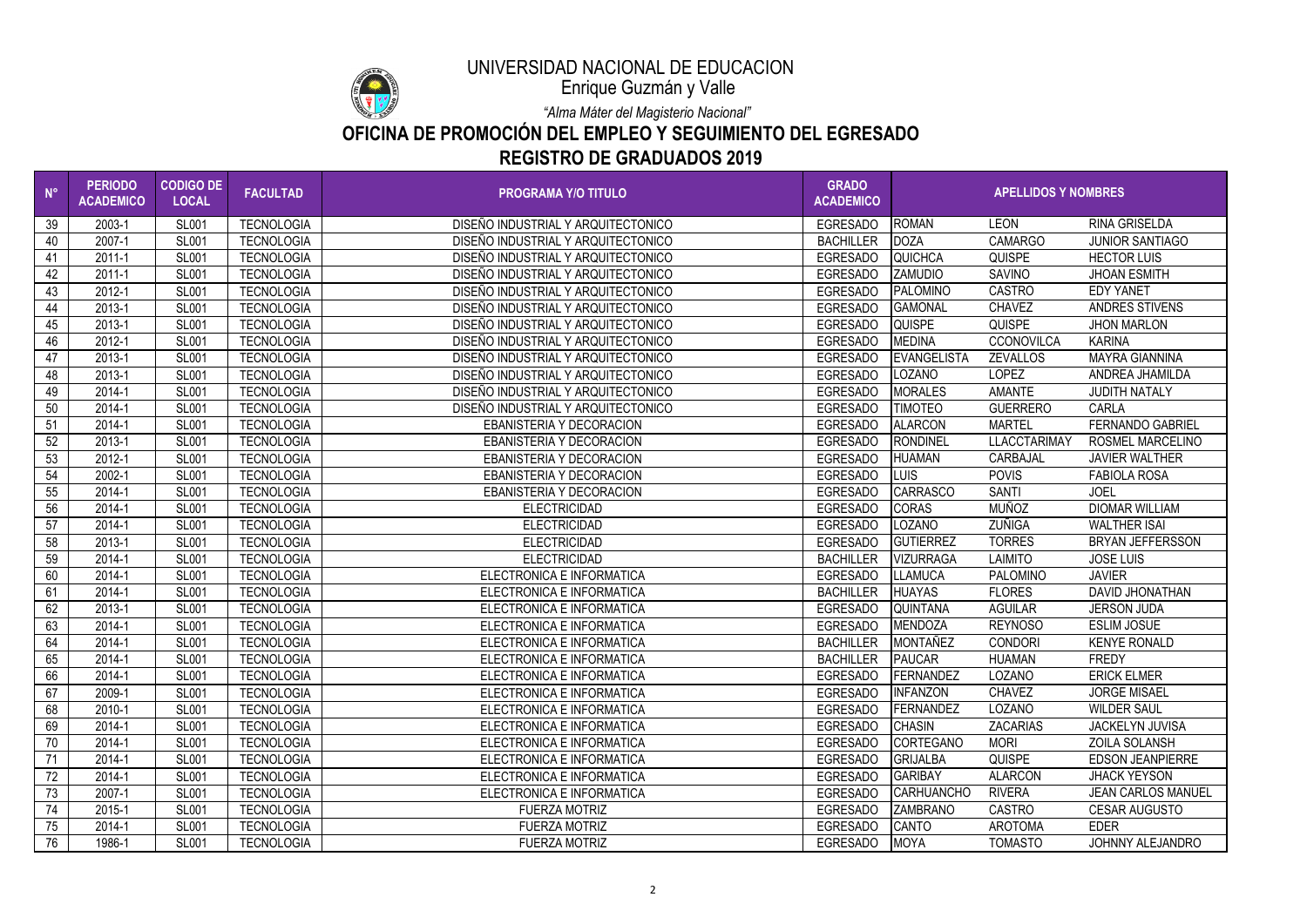

Enrique Guzmán y Valle

*"Alma Máter del Magisterio Nacional"*

### **OFICINA DE PROMOCIÓN DEL EMPLEO Y SEGUIMIENTO DEL EGRESADO REGISTRO DE GRADUADOS 2019**

| $N^{\circ}$ | <b>PERIODO</b><br><b>ACADEMICO</b> | <b>CODIGO DE</b><br><b>LOCAL</b> | <b>FACULTAD</b>   | <b>PROGRAMA Y/O TITULO</b>    | <b>GRADO</b><br><b>ACADEMICO</b> | <b>APELLIDOS Y NOMBRES</b> |                   |                          |
|-------------|------------------------------------|----------------------------------|-------------------|-------------------------------|----------------------------------|----------------------------|-------------------|--------------------------|
| 77          | 2002-1                             | <b>SL001</b>                     | <b>TECNOLOGIA</b> | <b>FUERZA MOTRIZ</b>          | <b>EGRESADO</b>                  | <b>OROZCO</b>              | CASTAÑEDA         | <b>JUAN NILTON</b>       |
| 78          | 2013-1                             | <b>SL001</b>                     | <b>TECNOLOGIA</b> | <b>FUERZA MOTRIZ</b>          | <b>BACHILLER</b>                 | <b>HUAYHUAS</b>            | <b>TAIPE</b>      | <b>MATEO</b>             |
| 79          | $2011 - 1$                         | <b>SL001</b>                     | <b>TECNOLOGIA</b> | <b>FUERZA MOTRIZ</b>          | <b>EGRESADO</b>                  | <b>SOTO</b>                | <b>CHAVEZ</b>     | <b>STALIN CHRISTIAN</b>  |
| 80          | 2013-1                             | <b>SL001</b>                     | <b>TECNOLOGIA</b> | <b>FUERZA MOTRIZ</b>          | <b>EGRESADO</b>                  | <b>GUTIERREZ</b>           | <b>MAMANI</b>     | <b>HUGO VALDER</b>       |
| 81          | 2013-1                             | <b>SL001</b>                     | <b>TECNOLOGIA</b> | <b>FUERZA MOTRIZ</b>          | <b>EGRESADO</b>                  | <b>JUSTINIANO</b>          | <b>LAURA</b>      | <b>JORGE LUIS</b>        |
| 82          | 2013-1                             | <b>SL001</b>                     | <b>TECNOLOGIA</b> | <b>FUERZA MOTRIZ</b>          | <b>EGRESADO</b>                  | <b>ANCCANA</b>             | <b>HUAMAN</b>     | NIENER ALEXANDER         |
| 83          | 2003-1                             | <b>SL001</b>                     | <b>TECNOLOGIA</b> | <b>FUERZA MOTRIZ</b>          | <b>EGRESADO</b>                  | <b>ZAVALA</b>              | CALLE             | <b>VICTOR AGUSTIN</b>    |
| 84          | 2011-1                             | <b>SL001</b>                     | <b>TECNOLOGIA</b> | <b>MECANICA DE PRODUCCION</b> | <b>EGRESADO</b>                  | <b>HUAPAYA</b>             | <b>RAMOS</b>      | <b>LEONARDO CRISTIAN</b> |
| 85          | 2012-1                             | <b>SL001</b>                     | <b>TECNOLOGIA</b> | <b>MECANICA DE PRODUCCION</b> | <b>EGRESADO</b>                  | <b>ENCISO</b>              | <b>BARRIENTOS</b> | <b>LIDER</b>             |
| 86          | 2013-1                             | <b>SL001</b>                     | <b>TECNOLOGIA</b> | <b>MECANICA DE PRODUCCION</b> | <b>EGRESADO</b>                  | <b>SIVIPAUCAR</b>          | <b>GUTIERREZ</b>  | <b>KLEIBER</b>           |
| 87          | 2013-1                             | <b>SL001</b>                     | <b>TECNOLOGIA</b> | <b>MECANICA DE PRODUCCION</b> | <b>EGRESADO</b>                  | <b>CCOHUA</b>              | <b>ARZAPALO</b>   | <b>JEAN CARLOS</b>       |
| 88          | 2013-1                             | <b>SL001</b>                     | <b>TECNOLOGIA</b> | MECANICA DE PRODUCCION        | <b>EGRESADO</b>                  | <b>BULNES</b>              | <b>HERRERA</b>    | <b>ANTHONY MIGUEL</b>    |
| 89          | 2012-1                             | <b>SL001</b>                     | <b>TECNOLOGIA</b> | MECANICA DE PRODUCCION        | <b>EGRESADO</b>                  | <b>CRISOSTOMO</b>          | <b>BAUTISTA</b>   | <b>DHALYN</b>            |
| 90          | 2014-1                             | <b>SL001</b>                     | <b>TECNOLOGIA</b> | <b>MECANICA DE PRODUCCION</b> | <b>EGRESADO</b>                  | LOAYZA                     | <b>MOLINA</b>     | <b>JOHN SMITH</b>        |
| 91          | 2011-1                             | <b>SL001</b>                     | <b>TECNOLOGIA</b> | <b>MECANICA DE PRODUCCION</b> | <b>EGRESADO</b>                  | <b>BERROSPI</b>            | <b>LAVADO</b>     | <b>GIANKO MAYUMI</b>     |
| 92          | 2014-1                             | <b>SL001</b>                     | <b>TECNOLOGIA</b> | <b>MECANICA DE PRODUCCION</b> | <b>EGRESADO</b>                  | <b>DE LA CRUZ</b>          | <b>VILLEGAS</b>   | <b>JEAN CARLOS</b>       |
| 93          | 2009-1                             | <b>SL001</b>                     | <b>TECNOLOGIA</b> | METALURGIA-JOYERIA            | <b>EGRESADO</b>                  | <b>VIVANCO</b>             | <b>QUINTANA</b>   | <b>WILLIAMS</b>          |
| 94          | 2009-1                             | <b>SL001</b>                     | <b>TECNOLOGIA</b> | METALURGIA-JOYERIA            | <b>EGRESADO</b>                  | <b>SEGURA</b>              | <b>CARLOS</b>     | <b>LILIBETH YOLANDA</b>  |
| 95          | 2013-1                             | <b>SL001</b>                     | <b>TECNOLOGIA</b> | METALURGIA-JOYERIA            | <b>BACHILLER</b>                 | <b>PALOMINO</b>            | <b>QUISPE</b>     | <b>ROSMERY</b>           |
| 96          | 2014-1                             | <b>SL001</b>                     | <b>TECNOLOGIA</b> | METALURGIA-JOYERIA            | <b>EGRESADO</b>                  | LLACCTARIMAY               | <b>HUAMAN</b>     | <b>LIZBETH</b>           |
| 97          | 2014-1                             | <b>SL001</b>                     | <b>TECNOLOGIA</b> | METALURGIA-JOYERIA            | <b>BACHILLER</b>                 | <b>TORRES</b>              | ARENALES          | <b>SUSAN MAYLIN</b>      |
| 98          | 2014-1                             | <b>SL001</b>                     | <b>TECNOLOGIA</b> | METALURGIA-JOYERIA            | <b>BACHILLER</b>                 | <b>BELLIDO</b>             | DE LA CRUZ        | <b>DEYSI KATHERIN</b>    |
| 99          | 2014-1                             | <b>SL001</b>                     | <b>TECNOLOGIA</b> | <b>TECNOLOGIA DEL VESTIDO</b> | <b>EGRESADO</b>                  | <b>ZUÑIGA</b>              | <b>RAMIREZ</b>    | <b>NATIVIDAD</b>         |
| 100         | 2014-1                             | <b>SL001</b>                     | <b>TECNOLOGIA</b> | <b>TECNOLOGIA DEL VESTIDO</b> | <b>EGRESADO</b>                  | <b>DIAZ</b>                | <b>PILLACA</b>    | <b>YESENIA</b>           |
| 101         | 2014-1                             | <b>SL001</b>                     | <b>TECNOLOGIA</b> | <b>TECNOLOGIA DEL VESTIDO</b> | <b>EGRESADO</b>                  | <b>FLORES</b>              | <b>IGNACIO</b>    | <b>JOSELYN</b>           |
| 102         | 2014-1                             | <b>SL001</b>                     | <b>TECNOLOGIA</b> | <b>TECNOLOGIA DEL VESTIDO</b> | <b>EGRESADO</b>                  | <b>GARCIA</b>              | CALZADA           | <b>FANNY MARCELINA</b>   |
| 103         | 2014-1                             | <b>SL001</b>                     | <b>TECNOLOGIA</b> | <b>TECNOLOGIA DEL VESTIDO</b> | <b>BACHILLER</b>                 | <b>PROA</b>                | <b>CAPCHA</b>     | <b>HETZILA</b>           |
| 104         | 2014-1                             | <b>SL001</b>                     | <b>TECNOLOGIA</b> | <b>TECNOLOGIA DEL VESTIDO</b> | <b>EGRESADO</b>                  | PEREYRA                    | <b>LIMACO</b>     | <b>LUCIA INGRIDT</b>     |
| 105         | 2014-1                             | <b>SL001</b>                     | <b>TECNOLOGIA</b> | <b>TECNOLOGIA DEL VESTIDO</b> | <b>BACHILLER</b>                 | <b>PORRAS</b>              | <b>RAMIREZ</b>    | <b>IMELDA KARIME</b>     |
| 106         | 2014-1                             | <b>SL001</b>                     | <b>TECNOLOGIA</b> | <b>TECNOLOGIA DEL VESTIDO</b> | <b>BACHILLER</b>                 | <b>ROSALES</b>             | <b>QUISPE</b>     | <b>SARA ISABEL</b>       |
| 107         | 2014-1                             | <b>SL001</b>                     | <b>TECNOLOGIA</b> | <b>TECNOLOGIA DEL VESTIDO</b> | <b>EGRESADO</b>                  | <b>SANCHEZ</b>             | <b>MALLCCO</b>    | <b>MARIBEL</b>           |
| 108         | 2014-1                             | <b>SL001</b>                     | <b>TECNOLOGIA</b> | <b>TECNOLOGIA DEL VESTIDO</b> | <b>BACHILLER</b>                 | <b>TICSE</b>               | <b>TELLO</b>      | <b>LUISA LUCINDA</b>     |
| 109         | 2014-1                             | <b>SL001</b>                     | <b>TECNOLOGIA</b> | <b>TECNOLOGIA DEL VESTIDO</b> | <b>BACHILLER</b>                 | <b>VALVERDE</b>            | DE LA CRUZ        | NICET OLGA               |
| 110         | 2014-1                             | <b>SL001</b>                     | <b>TECNOLOGIA</b> | <b>TECNOLOGIA DEL VESTIDO</b> | <b>BACHILLER</b>                 | <b>QUISPE</b>              | <b>ARCE</b>       | <b>MAYELLI THALIA</b>    |
| 111         | 1999-1                             | <b>SL001</b>                     | <b>TECNOLOGIA</b> | <b>TECNOLOGIA DEL VESTIDO</b> | <b>EGRESADO</b>                  | <b>ORE</b>                 | <b>CHAUPIS</b>    | <b>MARIA ISABEL</b>      |
| 112         | 2009-1                             | <b>SL001</b>                     | <b>TECNOLOGIA</b> | <b>TECNOLOGIA DEL VESTIDO</b> | <b>EGRESADO</b>                  | <b>BARRAGAN</b>            | <b>QUISPE</b>     | YVONETT LUCERO           |
| 113         | 2009-1                             | <b>SL001</b>                     | <b>TECNOLOGIA</b> | <b>TECNOLOGIA DEL VESTIDO</b> | <b>EGRESADO</b>                  | <b>MEZA</b>                | <b>HUAUYA</b>     | <b>ABIGAIL</b>           |
| 114         | 2012-1                             | <b>SL001</b>                     | <b>TECNOLOGIA</b> | <b>TECNOLOGIA DEL VESTIDO</b> | <b>BACHILLER</b>                 | <b>HUILCA</b>              | <b>MALLCCO</b>    | <b>ERIKA NICOLE</b>      |